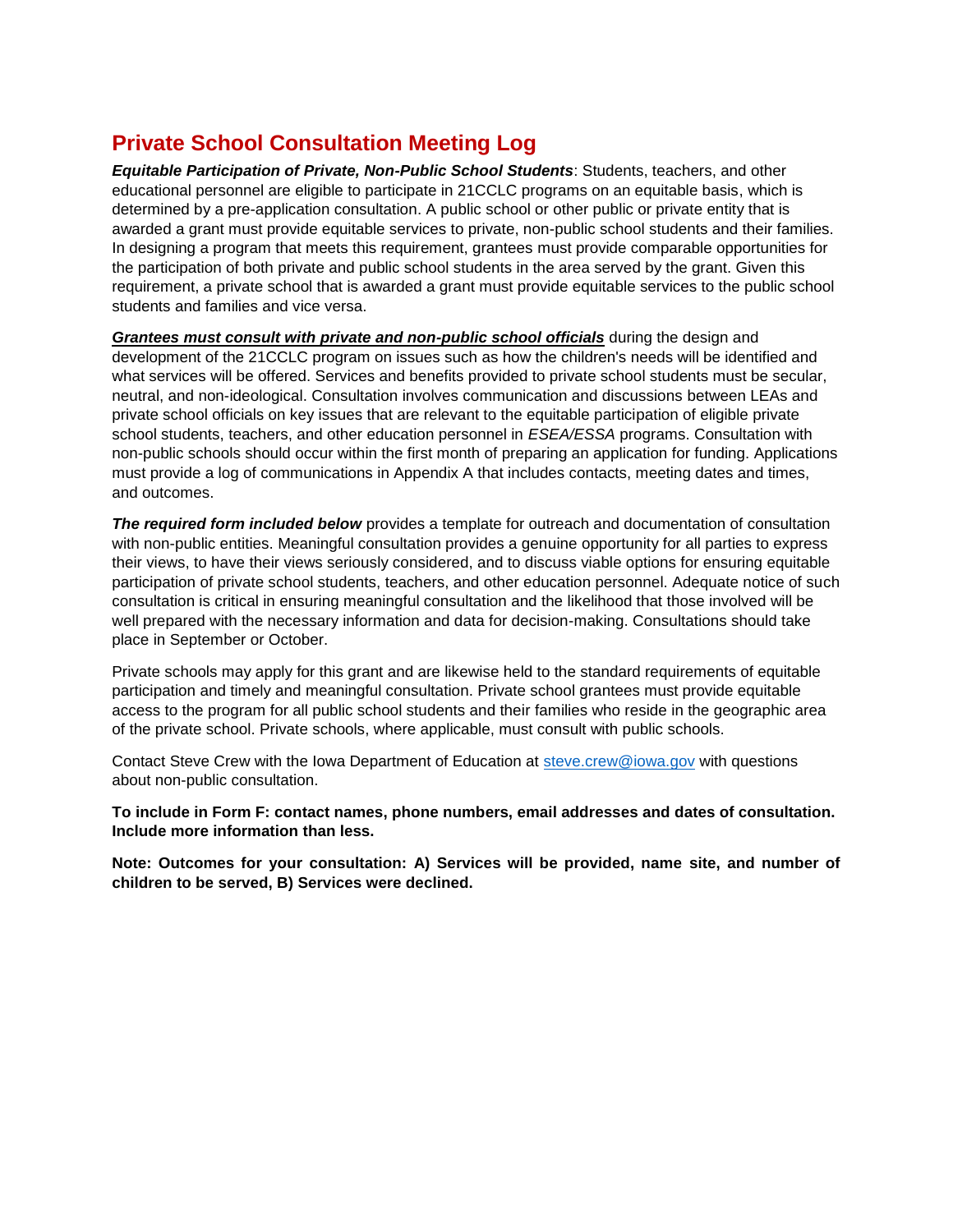

**Private School Consultation Meeting Log**

**Date 11-17-21 Time 11:30 am**

**Location virtual conversation and email communication**

**Meeting called by**: Cassie Gerst, BCSD **Type of meeting**: virtual and confirmed via email

**Attendees**: (Attach attendance sign-in sheet)

Mrs. Judi Simon, Notre Dame PreK-12 Assistant Principal

Cassie Gerst, BCSD Supervisor of Grants and Community Outreach

| --------- Agenda Topics ---------                                                                                                                                                                                                                                                                                                                                                                                                                                                                                                                                                                              |                                                                                                                     |                     |                   |  |
|----------------------------------------------------------------------------------------------------------------------------------------------------------------------------------------------------------------------------------------------------------------------------------------------------------------------------------------------------------------------------------------------------------------------------------------------------------------------------------------------------------------------------------------------------------------------------------------------------------------|---------------------------------------------------------------------------------------------------------------------|---------------------|-------------------|--|
| Welcome                                                                                                                                                                                                                                                                                                                                                                                                                                                                                                                                                                                                        | Cassie Gerst - 5 minutes for introductions                                                                          |                     |                   |  |
| Discussion: Mrs. Gerst presented information about the 21 <sup>st</sup> Century Community Learning Center grants<br>that the district currently has and the pending application they will be submitting in December of 2021.<br>Mrs. Gerst discussed that Notre Dame students and staff are welcome to participate in the program<br>currently and if we receive additional grant funding. Mrs. Gerst explained the grant, the data<br>requirements, and the invitation to Notre Dame. Mrs. Simon stated that Notre Dame is not interested in<br>participating in the PIECES program ran by BCSD at this time. |                                                                                                                     |                     |                   |  |
| Conclusions:<br>Services were declined.                                                                                                                                                                                                                                                                                                                                                                                                                                                                                                                                                                        |                                                                                                                     |                     |                   |  |
| <b>Action Items:</b>                                                                                                                                                                                                                                                                                                                                                                                                                                                                                                                                                                                           |                                                                                                                     | Person responsible: | Deadline:         |  |
| <b>Consultation Meeting Log</b>                                                                                                                                                                                                                                                                                                                                                                                                                                                                                                                                                                                | Mrs. Gerst make note in the Private School                                                                          | Cassie Gerst        | November 20, 2021 |  |
| 319-752-3776 ext 303                                                                                                                                                                                                                                                                                                                                                                                                                                                                                                                                                                                           | Burlington Notre Dame: Mrs. Judi Simon, PreK-12 Assistant Principal<br>700 S Roosevelt Avenue, Burlington, IA 52601 |                     |                   |  |

Cell 563-581-9246 [Judi.simon@bnotredame.org](mailto:Judi.simon@bnotredame.org)

BCSD – 21CCLC PiECES Grant Director Cassie Gerst, Supervisor of Grants and Community Outreach 1429 West Avenue, Burlington, IA 52601 319-753-6791 ext 1413 Cassie.gerst@bcsds.org